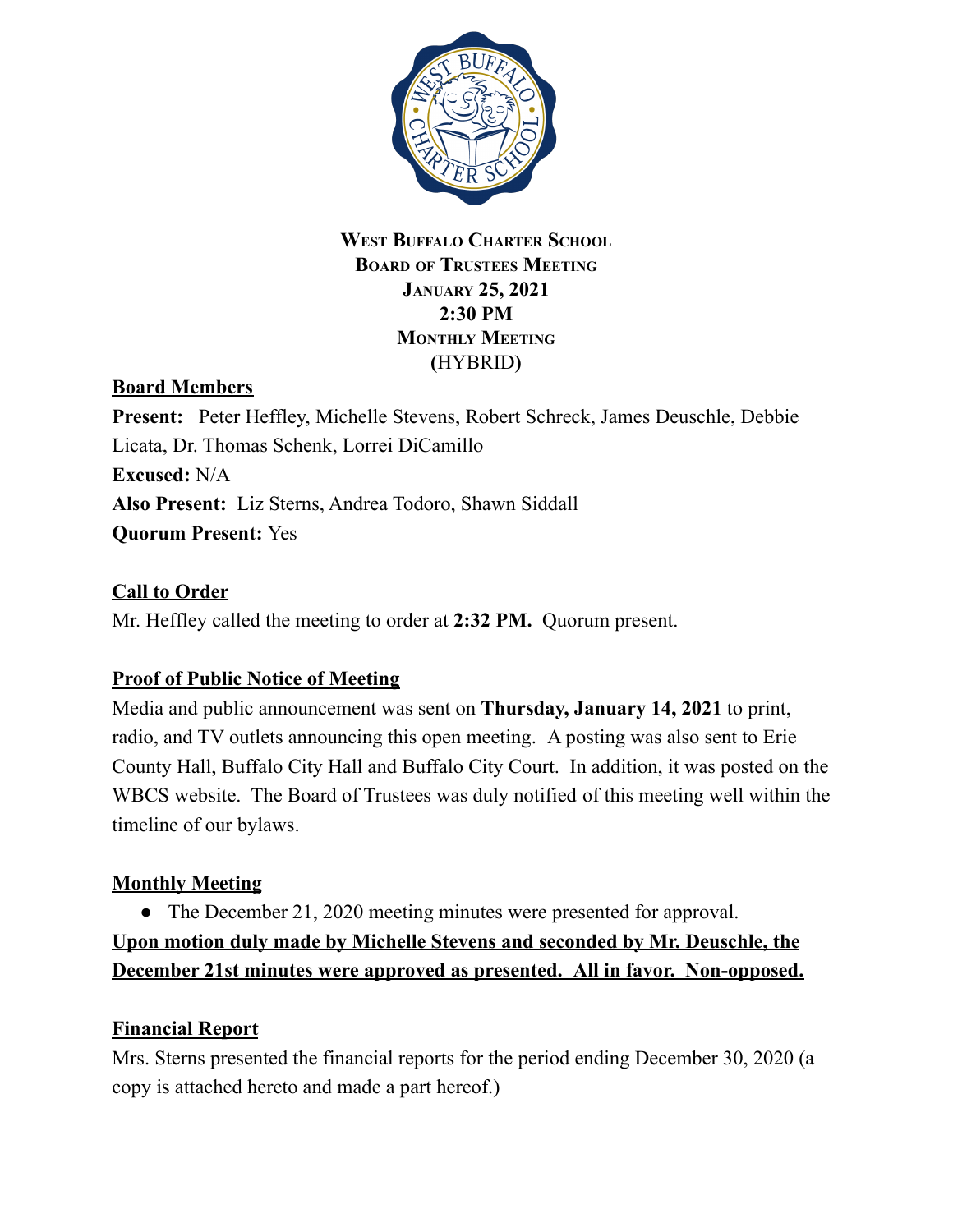# **Upon motion duly made by Mr. Schenk and seconded by Mr. Schreck, the financial report was approved as presented. All in favor. Non-opposed.**

### **School Leader Report**

Mrs. Todoro presented the School Leader report (a copy is attached hereto and made a part hereof).

**Upon motion duly made by Mrs. Stevens and seconded by Mr. Schreck, the School Leader report was approved as presented. All in favor. Non-opposed.**

**Upon motion duly made by Mrs. Stevens and seconded by Mr. Schreck, the ENL new hire was approved as presented. All in favor. Non-opposed.**

**New Business:** Pete Heffley presented Wayne Robinson as a potential new BoT member. His resume was shared with the other Board members.

# **Upon motion duly made by Mrs. Licata and seconded by Mrs. Stevens, the new BoT member was approved as presented. All in favor. Non-opposed.**

**● Motion [#1]:** *The West Buf alo Charter School Board of Trustees, having conducted a thorough criminal history record check via fingerprinting which is deemed acceptable by NYSED, and having discovered no State or federal criminal history, or having provided information regarding such history to NYSED, if found, and having verified that any academic and/or professional credential or qualification presented by the proposed member is genuine, and having reviewed the application in its entirety, has voted to select Wayne Robinson as a member to its Board of Trustees, with a term expiring on June 2023, pending approval by NYSED. The resolution approving Wayne Robinson adopted upon NYSED's approval.*

#### **Adjournment**

Being that there is no further business to discuss, a motion to dismiss was made by Mr. Schreck and seconded by Mrs. Stevens. The meeting was adjourned at 3:23 PM.